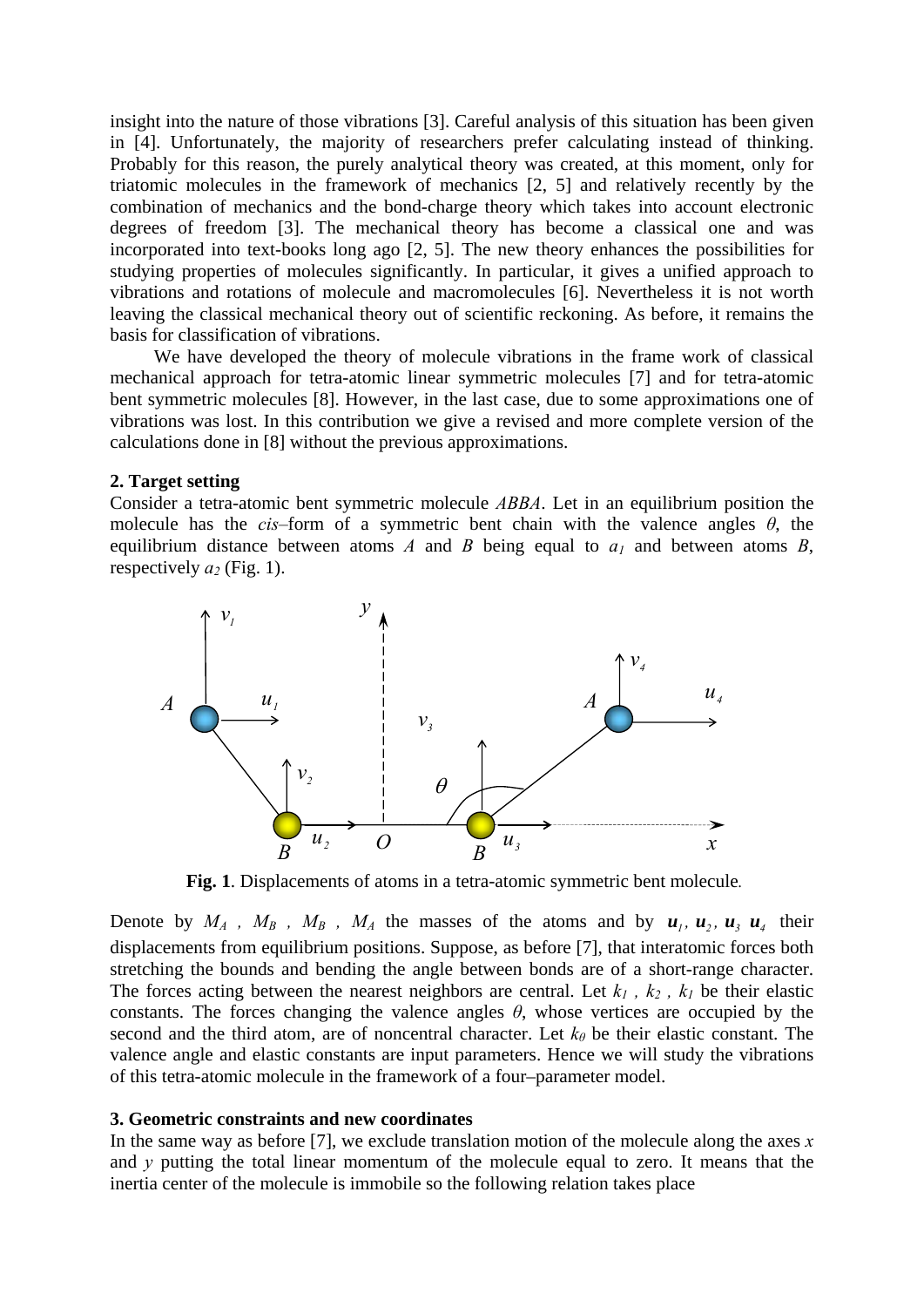$$
\sum M_i u_i = 0.
$$

In our case this leads to appearance of the geometric constraints of atomic displacements what look like

$$
M_A (u_1 + u_4) + M_B (u_2 + u_3) = 0,
$$

$$
M_A (v_1 + v_4) + M_B (v_2 + v_3) = 0.
$$

Introduce the new coordinates

 $q_{ax1} = u_1 + u_4,$   $q_{ax2} = u_2 + u_3,$  $q_{st} = u_4 - u_1$ ,  $q_{st} = u_3 - u_2$ ,  $q_{ay1} = v_1 + v_4,$   $q_{ay2} = v_2 + v_3,$  $q_{syl} = v_4 - v_1$ ,  $q_{syl} = v_3 - v_2$ .

At that the geometric constraints take the form

$$
q_{ax2} = -\frac{M_A}{M_B} q_{ax1} , \qquad q_{ay2} = -\frac{M_A}{M_B} q_{ay1} .
$$

To exclude rotation of the molecule, one needs to assume that its total angular momentum is zero. For small vibrations this condition takes the form [7]

$$
\sum M_i \left[ \mathbf{r}_{i0}, \mathbf{u}_i \right] = 0 \,,
$$

where  $r_{i0}$  is the radius vector of the immobile equilibrium location of *i* atom.

Let us project the displacement of atom *4* on the direction normal to the line *OA* (Fig.2).



**Fig. 2**. Angles in a bent tetra-atomic symmetric molecule used in calculation.

This gives the displacement producing the rotation  $\Delta\theta_i$  of the molecule around the axis *z* going through the origin of coordinates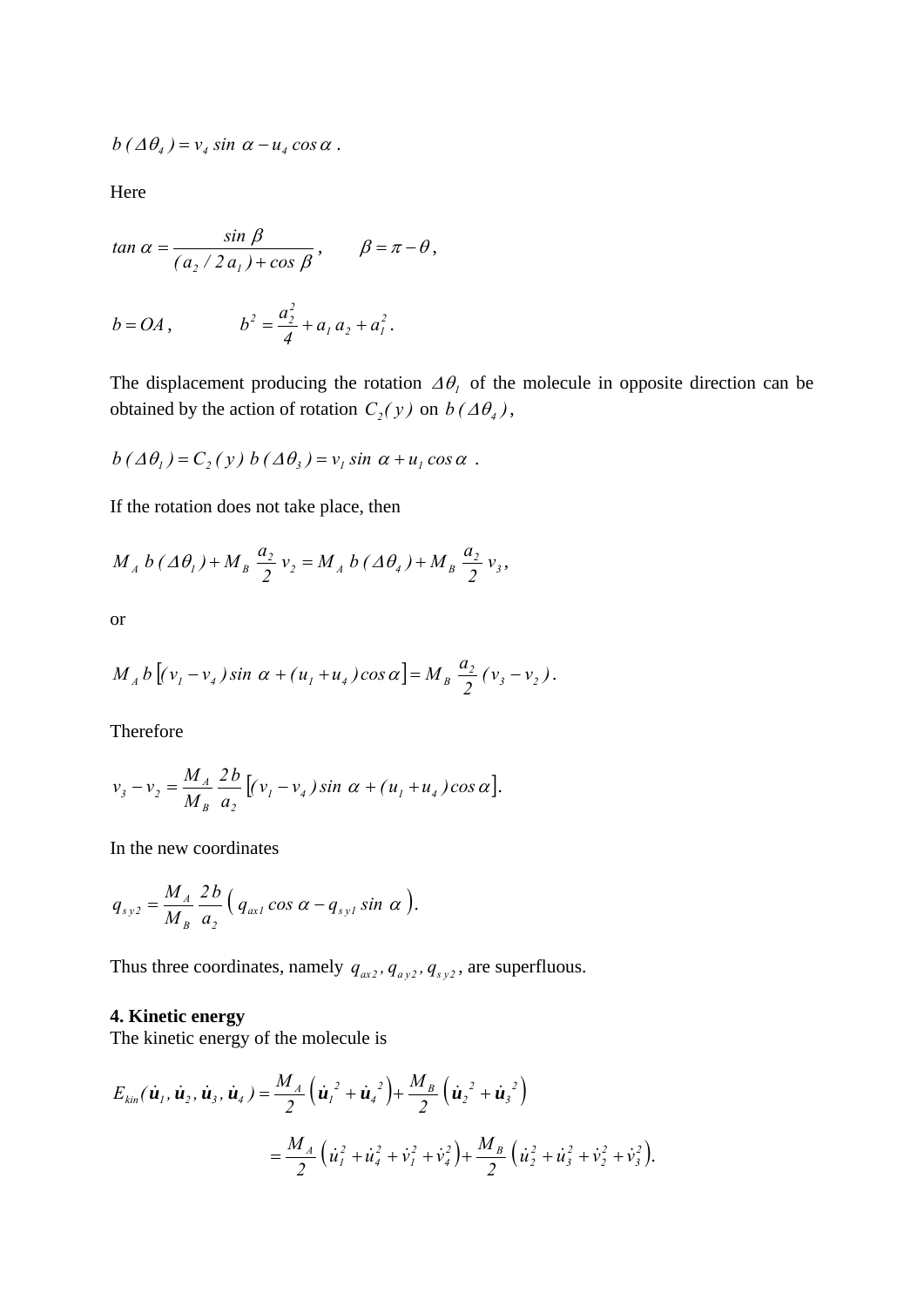Write down the kinetic energy in the new coordinates. Since

$$
u_1^2 + u_4^2 = \frac{1}{2} \left( q_{ax1}^2 + q_{sx1}^2 \right) , \qquad u_2^2 + u_3^2 = \frac{1}{2} \left( q_{ax2}^2 + q_{sx2}^2 \right) ,
$$
  

$$
v_1^2 + v_4^2 = \frac{1}{2} \left( q_{ay1}^2 + q_{sy1}^2 \right) , \qquad v_2^2 + v_3^2 = \frac{1}{2} \left( q_{ay2}^2 + q_{sy2}^2 \right) ,
$$

we have

$$
E_{kin} = \frac{M_A}{4} \left( \dot{q}_{ax1}^2 + \dot{q}_{sx1}^2 + \dot{q}_{ay1}^2 + \dot{q}_{sy1}^2 \right) + \frac{M_B}{4} \left( \dot{q}_{ax2}^2 + \dot{q}_{sx2}^2 + \dot{q}_{ay2}^2 + \dot{q}_{sy2}^2 \right).
$$

Eliminate the superfluous coordinates

$$
q_{ax2} = -\frac{M_A}{M_B} q_{ax1} , \qquad q_{ay2} = -\frac{M_A}{M_B} q_{ay1}
$$

Because of

$$
q_{ax2}^2 = \left(\frac{M_A}{M_B}\right)^2 q_{ax1}^2, \qquad q_{ay2}^2 = \left(\frac{M_A}{M_B}\right)^2 q_{ay1}^2,
$$

the second term takes the form

$$
\frac{M_A^2}{4M_B} \left( \dot{q}_{ax1}^2 + \dot{q}_{ay1}^2 \right) + \frac{M_B}{4} \left( \dot{q}_{sx2}^2 + \dot{q}_{sy2}^2 \right).
$$

As a result, we have

$$
E_{kin} = \frac{M_A}{4} \left[ \left( I + \frac{M_A}{M_B} \right) \left( \dot{q}_{axI}^2 + \dot{q}_{ayI}^2 \right) + \left( \dot{q}_{sxI}^2 + \dot{q}_{syI}^2 \right) \right] + \frac{M_B}{4} \left( \dot{q}_{sx2}^2 + \dot{q}_{sy2}^2 \right) .
$$

Now eliminate the superfluous coordinate

$$
q_{_{s\,y\,2}}=\frac{M_{_A}}{M_{_B}}\frac{2\,b}{a_{_2}}\left(q_{\alpha x1}\cos\alpha-q_{_{s\,y1}}\sin\,\alpha\right).
$$

Because of

$$
q_{\rm sy2}^2 = \left(\frac{M_A}{M_B}\right)^2 \left(\frac{2b}{a_2}\right)^2 \left(q_{\rm ax1}^2 \cos^2 \alpha + q_{\rm sy1}^2 \sin^2 \alpha - 2 q_{\rm ax1} q_{\rm sy1} \cos \alpha \sin \alpha\right),
$$

the second term takes the form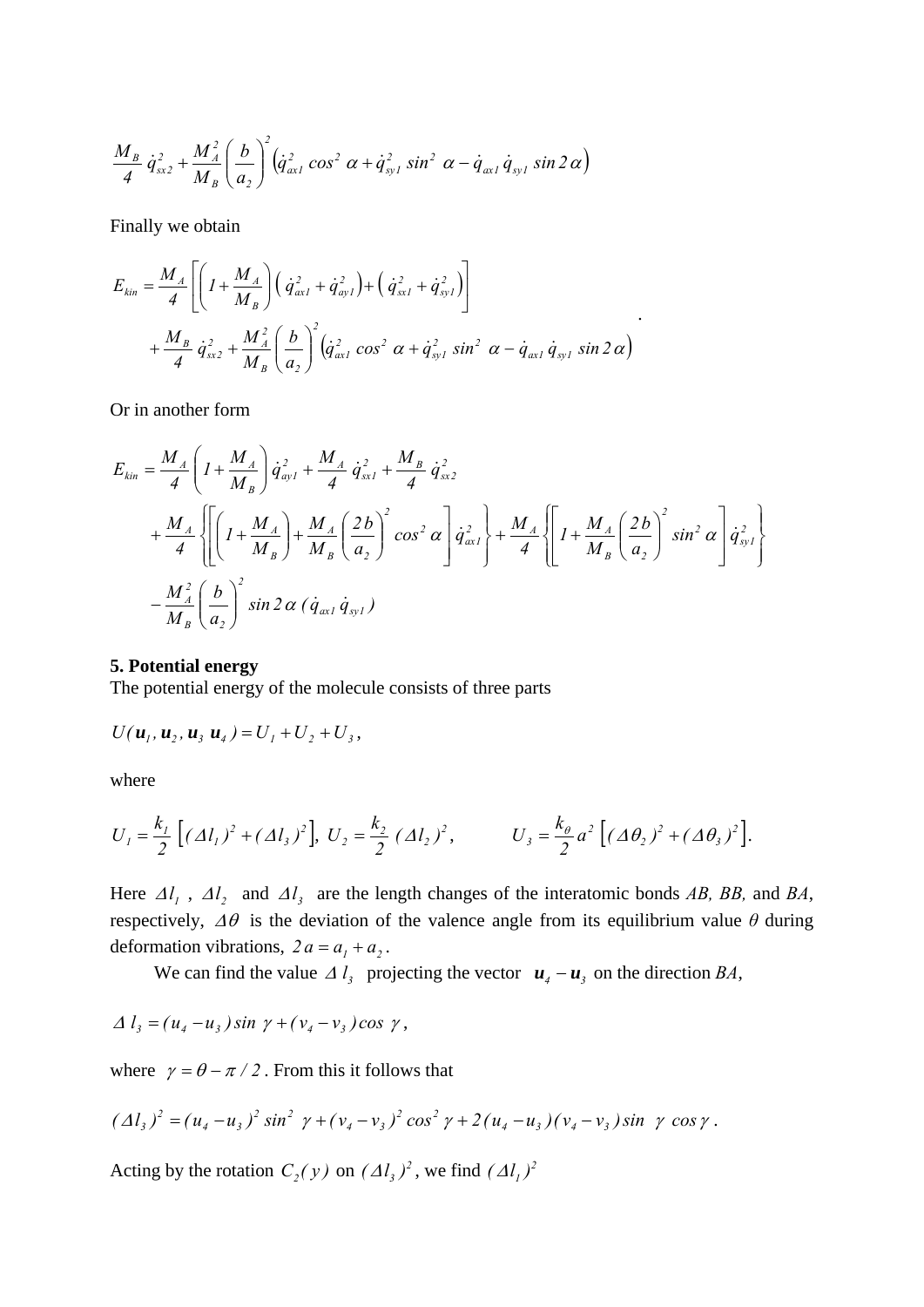$$
(\Delta l_1)^2 = (u_1 - u_2)^2 \sin^2 \gamma + (v_1 - v_2)^2 \cos^2 \gamma - 2(u_1 - u_2)(v_1 - v_2) \sin \gamma \cos \gamma.
$$

The sum of these two last expressions is

$$
(\Delta l_1)^2 + (\Delta l_3)^2 = \left[ (u_1 - u_2)^2 + (u_4 - u_3)^2 \right] \sin^2 \gamma + \left[ (v_1 - v_2)^2 + (v_4 - v_3)^2 \right] \cos^2 \gamma
$$
  
+2  $\left[ (u_4 - u_3)(v_4 - v_3) - (u_1 - u_2)(v_1 - v_2) \right] \sin \gamma \cos \gamma$ .

Since

$$
(u_1 - u_2)^2 + (u_4 - u_3)^2 = u_1^2 + u_4^2 + u_2^2 + u_3^2 - 2(u_1u_2 + u_3u_4),
$$
  
\n
$$
(v_1 - v_2)^2 + (v_4 - v_3)^2 = v_1^2 + v_4^2 + v_2^2 + v_3^2 - 2(v_1v_2 + v_3v_4),
$$
  
\n
$$
u_1 = \frac{1}{2}(q_{ax1} - q_{sx1}), \qquad u_2 = \frac{1}{2}(q_{ax2} - q_{sx2}),
$$
  
\n
$$
u_3 = \frac{1}{2}(q_{ax2} + q_{sx2}), \qquad u_4 = \frac{1}{2}(q_{ax1} + q_{sx1}),
$$
  
\n
$$
u_1u_2 = \frac{1}{4}(q_{ax1} - q_{sx1})(q_{ax2} - q_{sx2}), \qquad u_3u_4 = \frac{1}{4}(q_{ax2} + q_{sx2})(q_{ax1} + q_{sx1}),
$$
  
\n
$$
u_1u_2 + u_3u_4 = \frac{1}{2}(q_{a1}q_{a2} + q_{s1}q_{s2}), \qquad u_2u_3 = \frac{1}{4}(q_{ax2}^2 - q_{sx2}^2),
$$

and analogous formulas are valid for the components  $v_i$ , we have

$$
U_{I} = \frac{k_{I}}{4} \Big( q_{axI}^{2} + q_{sxI}^{2} + q_{ax2}^{2} + q_{sx2}^{2} - 2 q_{axI} q_{ax2} - 2 q_{sxI} q_{sx2} \Big) \sin^{2} \gamma
$$
  
+ 
$$
\frac{k_{I}}{4} \Big( q_{ayI}^{2} + q_{syI}^{2} + q_{ay2}^{2} + q_{sy2}^{2} - 2 q_{ayI} q_{ay2} - 2 q_{syI} q_{sy2} \Big) \cos^{2} \gamma
$$

.

Let us eliminate the superfluous coordinates

$$
q_{ax2} = -\frac{M_A}{M_B} q_{ax1} , \qquad q_{ay2} = -\frac{M_A}{M_B} q_{ay1}
$$

Because of

$$
q_{ax2}^2 = \left(\frac{M_A}{M_B}\right)^2 q_{ax1}^2, \qquad q_{ay2}^2 = \left(\frac{M_A}{M_B}\right)^2 q_{ay1}^2,
$$

we have

$$
U_1 = \frac{k_1}{4} \left( q_{ax1}^2 + q_{sx1}^2 + \left( \frac{M_A}{M_B} \right)^2 q_{ax1}^2 + q_{sx2}^2 + 2 \frac{M_A}{M_B} q_{ax1}^2 - 2 q_{sx1} q_{sx2} \right) \sin^2 \gamma +
$$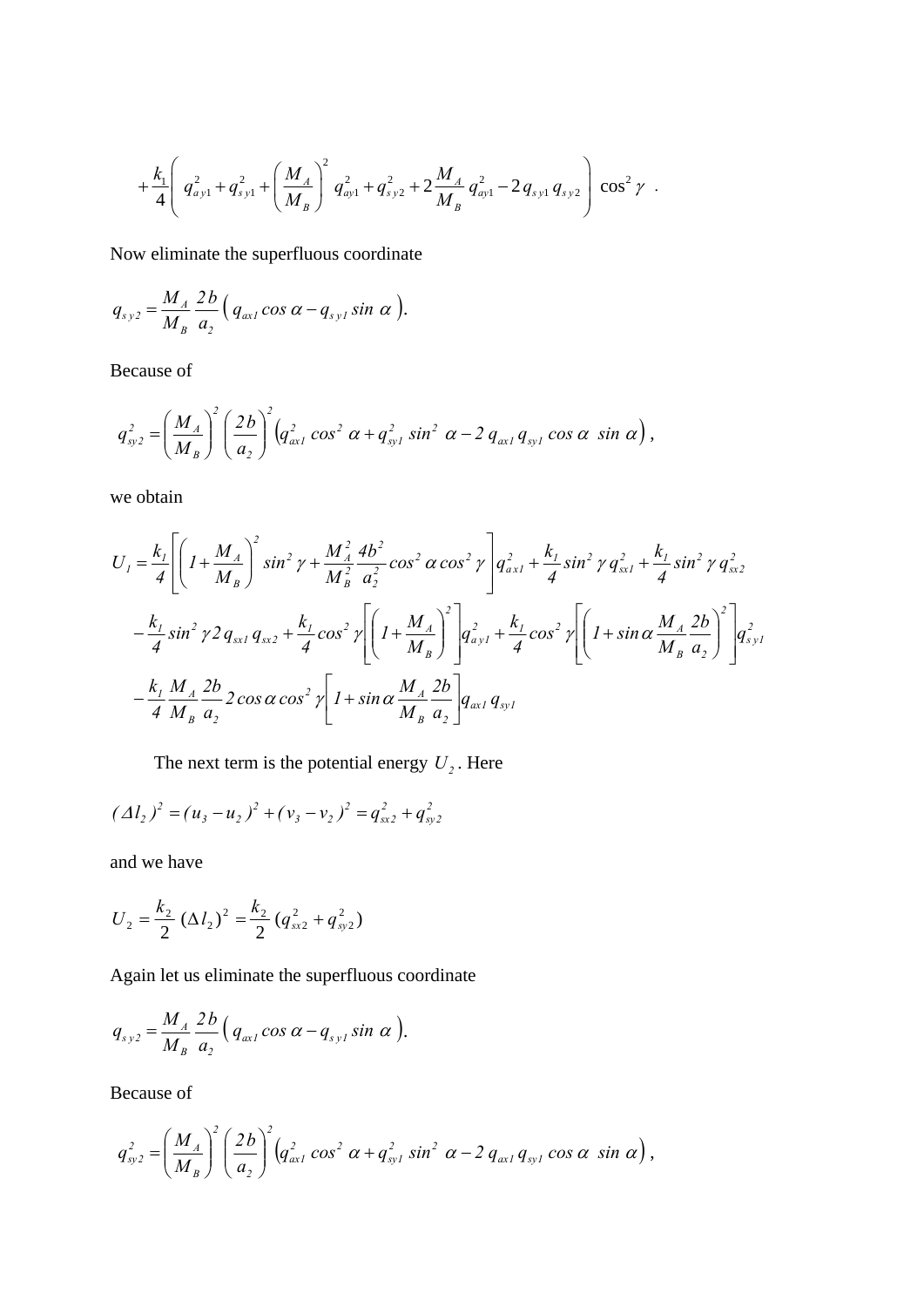we obtain

$$
U_2 = \frac{k_2}{2} \left( q_{xx}^2 + \left( \frac{M_A}{M_B} \right)^2 \left( \frac{2b}{a_2} \right)^2 \left( q_{ax1}^2 \cos^2 \alpha + q_{yy1}^2 \sin^2 \alpha - 2 q_{ax1} q_{yy1} \cos \alpha \sin \alpha \right) \right)
$$

Now find the change of the angle *BBA* for the bent molecule. For this purpose, project the vector  $\mathbf{u}_{4} - \mathbf{u}_{3}$  on the direction normal to *BA*. Then we have

$$
\Delta \theta_3 = \frac{1}{a} \left[ \left( v_4 - v_3 \right) \sin \gamma - \left( u_4 - u_3 \right) \cos \gamma \right].
$$

The angle change  $\Delta\theta_i$  can be found by acting the rotation  $C_2(y)$  on  $\Delta\theta_3$ 

$$
\Delta \theta_1 = C_2(y) \Delta \theta_3 = \frac{1}{a} \left[ \left( v_1 - v_2 \right) \sin \gamma + \left( u_1 - u_2 \right) \cos \gamma \right].
$$

Therefore

$$
a^{2} \Delta \theta_{1}^{2} = (v_{1} - v_{2})^{2} \sin^{2} \gamma + (u_{1} - u_{2})^{2} \cos^{2} \gamma + 2(u_{1} - u_{2})(v_{1} - v_{2}) \sin \gamma \cos \gamma,
$$
  

$$
a^{2} \Delta \theta_{3}^{2} = (v_{4} - v_{3})^{2} \sin^{2} \gamma + (u_{4} - u_{3})^{2} \cos^{2} \gamma - 2(u_{4} - u_{3})(v_{4} - v_{3}) \sin \gamma \cos \gamma.
$$

Comparing these expressions with

$$
(\Delta l_1)^2 = (u_1 - u_2)^2 \sin^2 \gamma + (v_1 - v_2)^2 \cos^2 \gamma - 2(u_1 - u_2)(v_1 - v_2) \sin \gamma \cos \gamma,
$$
  

$$
(\Delta l_3)^2 = (u_4 - u_3)^2 \sin^2 \gamma + (v_4 - v_3)^2 \cos^2 \gamma + 2(u_4 - u_3)(v_4 - v_3) \sin \gamma \cos \gamma,
$$

and the potential energies

$$
U_{3} = \frac{k_{\theta}}{2} a^{2} \left[ (\Delta \theta_{2})^{2} + (\Delta \theta_{3})^{2} \right] \qquad U_{1} = \frac{k_{1}}{2} \left[ (\Delta l_{1})^{2} + (\Delta l_{3})^{2} \right],
$$

with each other, we can write right away

$$
U_{3} = \frac{k_{\theta}}{4} \left[ \left( I + \frac{M_{A}}{M_{B}} \right)^{2} \cos^{2} \gamma + \frac{M_{A}^{2}}{M_{B}^{2}} \frac{4b^{2}}{a_{2}^{2}} \cos^{2} \alpha \sin^{2} \gamma \right] q_{ax1}^{2} + \frac{k_{\theta}}{4} \cos^{2} \gamma q_{sx1}^{2} + \frac{k_{\theta}}{4} \cos^{2} \gamma q_{sx2}^{2}
$$
  

$$
- \frac{k_{\theta}}{4} \cos^{2} \gamma 2 q_{sx1} q_{sx2} + \frac{k_{\theta}}{4} \sin^{2} \gamma \left[ \left( I + \frac{M_{A}}{M_{B}} \right)^{2} \right] q_{ay1}^{2} + \frac{k_{\theta}}{4} \sin^{2} \gamma \left[ \left( I + \sin \alpha \frac{M_{A}}{M_{B}} \frac{2b}{a_{2}} \right)^{2} \right] q_{sy1}^{2}
$$
  

$$
- \frac{k_{\theta}}{4} \frac{M_{A}}{M_{B}} \frac{2b}{a_{2}} \frac{2 \cos \alpha \sin^{2} \gamma \left[ I + \sin \alpha \frac{M_{A}}{M_{B}} \frac{2b}{a_{2}} \right] q_{ax1} q_{sy1}
$$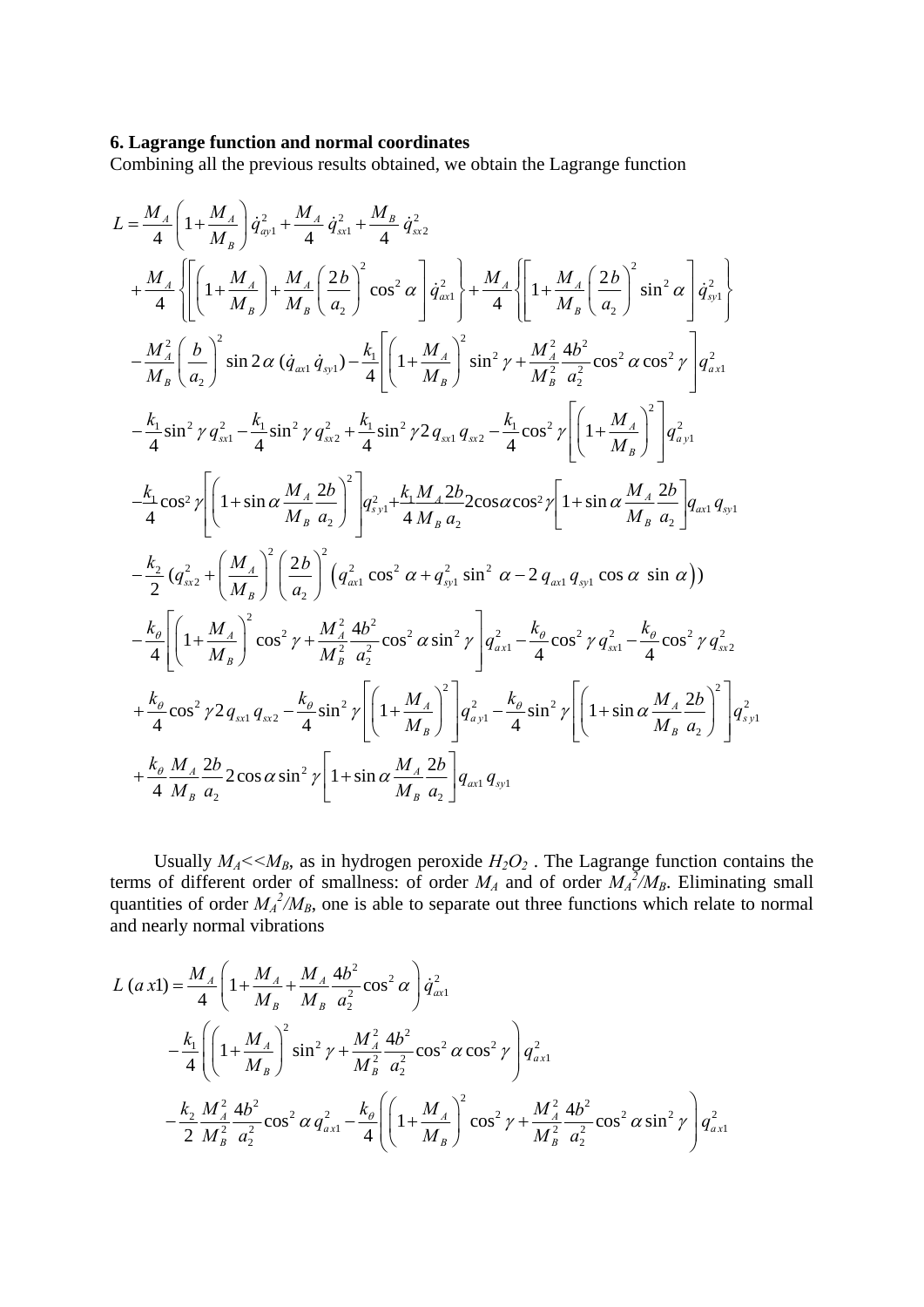$$
L (a y l) = \frac{M_A}{4} \left( I + \frac{M_A}{M_B} \right) \dot{q}_{ayl}^2 - \frac{1}{4} \left( I + \frac{M_A}{M_B} \right)^2 \left( k_I \cos^2 \gamma + k_\theta \sin^2 \gamma \right) q_{ayl}^2
$$
  

$$
L (s y l) = \frac{M_A}{4} \left( I + \frac{M_A}{M_B} \frac{4b^2}{a_2^2} \sin^2 \alpha \right) \dot{q}_{syl}^2 - \frac{1}{4} \left( I + \sin \alpha \frac{M_A}{M_B} \frac{2b}{a_2} \right)^2 \left( k_I \cos^2 \gamma + k_\theta \sin^2 \gamma \right) q_{syl}^2
$$

$$
- \frac{k_2}{2} \frac{M_A^2}{M_B^2} \frac{4b^2}{a_2^2} \sin^2 \alpha \, q_{syl}^2
$$

The frequencies of these vibrations are equal to

$$
\omega_{ax1}^{2} = \frac{k_{1} \left( \left( I + \frac{M_{A}}{M_{B}} \right)^{2} \sin^{2} \gamma + \frac{M_{A}^{2}}{M_{B}^{2}} \frac{4b^{2}}{a_{2}^{2}} \cos^{2} \alpha \cos^{2} \gamma \right) + 2k_{2} \frac{M_{A}^{2}}{M_{B}^{2}} \frac{4b^{2}}{a_{2}^{2}} \cos^{2} \alpha
$$
\n
$$
\omega_{ax1}^{2} = \frac{M_{A} \left( I + \frac{M_{A}}{M_{B}} + \frac{M_{A}}{M_{B}} \frac{4b^{2}}{a_{2}^{2}} \cos^{2} \alpha \right)}{M_{A} \left( I + \frac{M_{A}}{M_{B}} \right)^{2} \cos^{2} \gamma + \frac{M_{A}^{2}}{M_{B}^{2}} \frac{4b^{2}}{a_{2}^{2}} \cos^{2} \alpha \sin^{2} \gamma \right)}
$$
\n
$$
+ \frac{M_{A} \left( I + \frac{M_{A}}{M_{B}} + \frac{M_{A}}{M_{B}} \frac{4b^{2}}{a_{2}^{2}} \cos^{2} \alpha \right)}{M_{A} \left( I + \frac{M_{A}}{M_{B}} + \frac{M_{A}}{M_{B}} \frac{4b^{2}}{a_{2}^{2}} \cos^{2} \alpha \right)}
$$
\n
$$
\omega_{ay1}^{2} = \frac{M_{B}}{M_{A} (M_{B} + M_{A})} \left( I + \frac{M_{A}}{M_{B}} \right)^{2} \left( k_{1} \cos^{2} \gamma + k_{\theta} \sin^{2} \gamma \right)
$$

$$
M_A(M_B + M_A)(M_B)
$$
  
\n
$$
M_A(M_B + M_A)(M_B)
$$
  
\n
$$
\omega_{syl}^2 = \frac{\left(1 + \sin\alpha \frac{M_A}{M_B} \frac{2b}{a_2}\right)^2 (k_I \cos^2 \gamma + k_\theta \sin^2 \gamma) - 2k_2 \frac{M_A^2}{M_B^2} \frac{4b^2}{a_2^2} \sin^2 \alpha}{M_A \left(1 + \frac{M_A}{M_B} \frac{4b^2}{a_2^2} \sin^2 \alpha\right)}
$$

 $\setminus$ 

J

*2 2*

*a*

*B*

*M*

**7. Lagrange function and longitudinal vibrations**  Consider the remainder of the Lagrange function

$$
L (s x l, s x 2) = \frac{M_A}{4} \dot{q}_{s x l}^2 + \frac{M_B}{4} \dot{q}_{s x 2}^2 - \frac{k_2}{2} q_{s x 2}^2
$$

$$
- \frac{1}{4} (k_1 \sin^2 \gamma + k_\theta \cos^2 \gamma) (q_{s x l}^2 + q_{s x 2}^2 - 2 q_{s x l} q_{s x 2}) .
$$

According to the general formula

$$
\frac{d}{dt}\left(\frac{\partial E_{kin}}{\partial \dot{q}_n}\right) + \frac{\partial U}{\partial q_n} = 0,
$$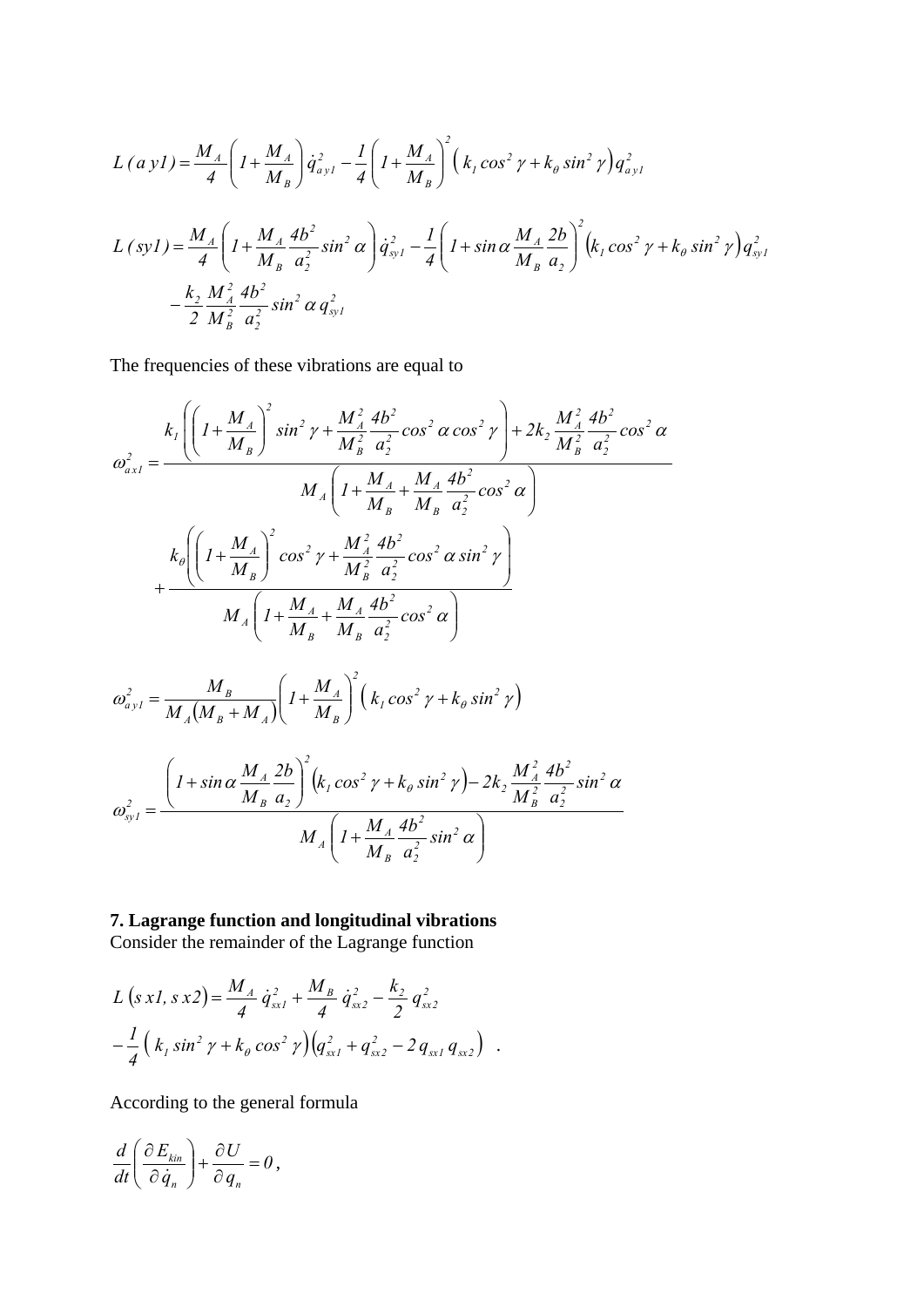find the equations of motion

$$
M_A \ddot{q}_{s} + (k_1 \sin^2 \gamma + k_\theta \cos^2 \gamma) q_{s} - (k_1 \sin^2 \gamma + k_\theta \cos^2 \gamma) q_{s} = 0
$$
  

$$
M_B \ddot{q}_{s} = (2k_2 + k_1 \sin^2 \gamma + k_\theta \cos^2 \gamma) q_{s} - (k_1 \sin^2 \gamma + k_\theta \cos^2 \gamma) q_{s} = 0
$$

Denote the combinations of elastic and geometric constants in the following way

$$
k_1 \sin^2 \gamma + k_\theta \cos^2 \gamma = k_A \qquad \qquad 2k_2 + k_1 \sin^2 \gamma + k_\theta \cos^2 \gamma = k_B.
$$

As is customary, we seek the solution of this system of linear homogeneous differential equations with constant coefficients in the form

$$
q_{sxI} = A_I e^{i\omega t},
$$
  $q_{sx2} = A_2 e^{i\omega t},$ 

where  $A_1$ ,  $A_2$  are some constants. Substitution of these functions in the equation system and cancellation by the term  $e^{i\omega t}$  gives the system of linear homogeneous algebraic equations for the constants

$$
\begin{aligned}\n &(-M_A \omega^2 + k_A) A_1 - k_A A_2 = 0 \\
&- k_A A_1 + \left(-M_B \omega^2 + k_B\right) A_2 = 0\n \end{aligned}
$$

In order to have solutions not equal to zero, the system determinant should be zero

$$
\begin{vmatrix} \omega^2 - \frac{k_A}{M_A} & -\frac{k_A}{M_A} \\ \frac{k_A}{M_B} & \omega^2 - \frac{k_B}{M_B} \end{vmatrix} = 0.
$$

Therefore

$$
\omega^{4} - \omega^{2} \left( \frac{k_{A}}{M_{A}} + \frac{k_{B}}{M_{B}} \right) + \frac{k_{A} k_{B}}{M_{A} M_{B}} = 0.
$$

The equation has two roots

$$
\omega_{\pm}^{2} = \frac{1}{2} \left\{ \left( \frac{k_{A}}{M_{A}} + \frac{k_{B}}{M_{B}} \right) \pm \sqrt{\left( \frac{k_{A}}{M_{A}} + \frac{k_{B}}{M_{B}} \right)^{2} - \frac{k_{A} k_{B}}{M_{A} M_{B}}} \right\},\,
$$